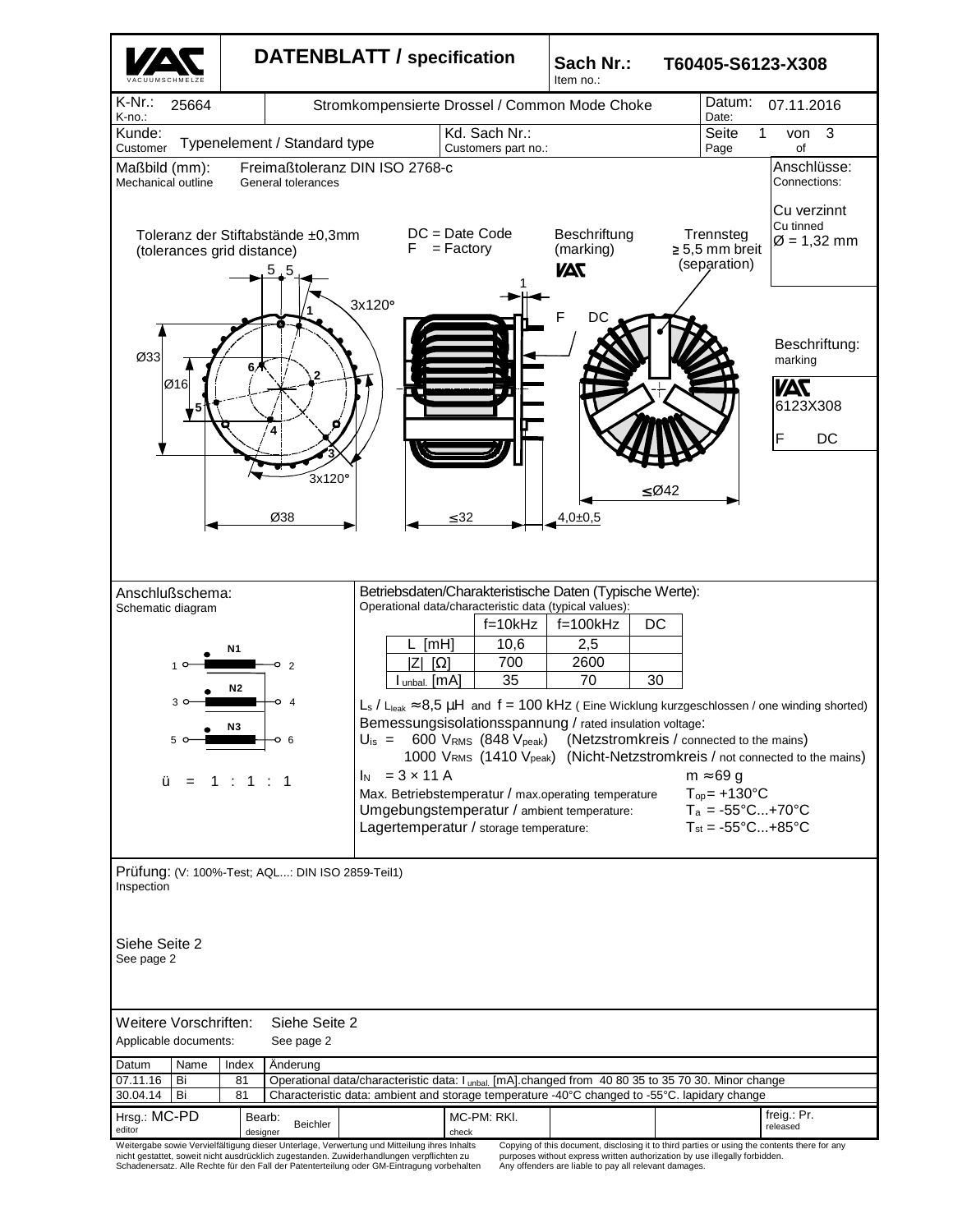| $K-Nr$ .:<br>Datum:<br>25664<br>Stromkompensierte Drossel / Common Mode Choke<br>07.11.2016<br>K-no.:<br>Date:<br>Kd. Sach Nr.:<br>Seite<br>$\overline{2}$<br>$\sqrt{3}$<br>Kunde:<br>von<br>Typenelement / Standard type<br>Customer<br>Customers part no.:<br>Page<br>οf                                                                                                                                                                                                                                                                                                                                                                                                                                                                                                                                                                                                                                                                                                                                                                                                                                                                         |  |
|----------------------------------------------------------------------------------------------------------------------------------------------------------------------------------------------------------------------------------------------------------------------------------------------------------------------------------------------------------------------------------------------------------------------------------------------------------------------------------------------------------------------------------------------------------------------------------------------------------------------------------------------------------------------------------------------------------------------------------------------------------------------------------------------------------------------------------------------------------------------------------------------------------------------------------------------------------------------------------------------------------------------------------------------------------------------------------------------------------------------------------------------------|--|
|                                                                                                                                                                                                                                                                                                                                                                                                                                                                                                                                                                                                                                                                                                                                                                                                                                                                                                                                                                                                                                                                                                                                                    |  |
|                                                                                                                                                                                                                                                                                                                                                                                                                                                                                                                                                                                                                                                                                                                                                                                                                                                                                                                                                                                                                                                                                                                                                    |  |
| Prüfung / Inspection: (V: 100%-Test; AQL: DIN ISO 2859-Teil1)<br>1) $(V)$<br>M3014:<br>$U_{p,eff} = 2,25$ kV, 1 s, N gegen/to N<br>2) (AQL 0,25)<br>$= 2.5$ mH $-30/+50%$<br>M3011/1:<br>$f = 100$ kHz, $U_{AC,eff} = 2.9$ V<br>$L_1$<br>Polarität / Übersetzungsverhältnis: Toleranz $\pm$ 3% ( $\pm$ 0Wdg.)<br>$3)$ (V)<br>M3011/6:<br>Polarity / Turns ratio:<br>Tolerance<br>4) (AQL 1/S4)<br>M3011/5:<br>$R_{Cu} \le 10,0$ m $\Omega$ für jede Wicklung / for each winding<br>5) (Fix05)<br>M3290:<br>Lötbarkeitstest nach Abschnitt 1 / solderability test acc. to chapter 1<br>6) (AQL 1/S4)<br>M3200:<br>Mechanische Prüfung / mechanical test<br>Typprüfung / Type test :<br>1) M3064:<br>Stoßspannungsprüfung / surge voltage test: N gegen/to N<br>Einstellwerte / Settings:<br>1,2 µs / 50 µs Kurvenform (waveform),<br>$U_{P,peak} = 6.0$ kV<br>3 Impulse im Abstand<br>mit wechselnder Polarität<br>$t = 1s$<br>3 pulses in a cycle of<br>with changing polarity<br>2) M3014:<br>$U_{P,eff} = 2,25$ kV,<br>N gegen/to N<br>$t = 5$ s,<br>Messungen nach Temperaturangleich der Prüflinge an Raumtemperatur<br>*vorläufig/preliminary |  |
| Measurements after temperature balance of the test samples at room temperature<br>Weitere Vorschriften:<br>Applicable documents:<br>Konstruiert, gefertigt und geprüft nach EN 50178 und erfüllt die Vorschriften.<br>Constructed, manufactured and tested in accordance with EN 50178 and agrees with the standards.<br>Parameter / Parameters::<br>Basisisolation / Basic insulation:<br>N gegen/to N<br>Verschmutzungsgrad 2 / pollution degree 2                                                                                                                                                                                                                                                                                                                                                                                                                                                                                                                                                                                                                                                                                               |  |
| a) Netzstromkreis / connected to the mains                                                                                                                                                                                                                                                                                                                                                                                                                                                                                                                                                                                                                                                                                                                                                                                                                                                                                                                                                                                                                                                                                                         |  |
| Ш<br>Uberspannungskategorie / overvoltage category:                                                                                                                                                                                                                                                                                                                                                                                                                                                                                                                                                                                                                                                                                                                                                                                                                                                                                                                                                                                                                                                                                                |  |
| Bemessungsisolationsspannung / rated insulation voltage:<br>$U_{\text{is,eff}}$ / $U_{\text{is,RMS}} = 600 \text{ V}$ (848 $V_{\text{peak}}$ )<br>Prüfspannung / test voltage:<br>$Up_{eff}/U_{P,RMS} \geq 1,65$ kV                                                                                                                                                                                                                                                                                                                                                                                                                                                                                                                                                                                                                                                                                                                                                                                                                                                                                                                                |  |
| Stoßspanng. / surge volt.age: $Up_{,max} / U_{P,peak} \ge 6.0$ kV<br>Kurvenform (waveform):<br>1,2 $\mu$ s / 50 $\mu$ s                                                                                                                                                                                                                                                                                                                                                                                                                                                                                                                                                                                                                                                                                                                                                                                                                                                                                                                                                                                                                            |  |
| Kriechstrecke / creepage:<br>N gegen/to N ≥ 5,5 (3,0) mm<br>Isolierstoffklasse 1<br>(auf Bodenplatte)<br>Insulation material group 1 (on base plate)<br>$\geq 5,5(3,0)$ mm<br>Isolierstoffklasse 1<br>(auf Kern)<br>Insulation material group 1<br>(on core)                                                                                                                                                                                                                                                                                                                                                                                                                                                                                                                                                                                                                                                                                                                                                                                                                                                                                       |  |
| Luftstrecke / clearance:<br>N gegen/to $N \geq 5.5$ mm                                                                                                                                                                                                                                                                                                                                                                                                                                                                                                                                                                                                                                                                                                                                                                                                                                                                                                                                                                                                                                                                                             |  |
| b) Nicht-Netzstromkreis / not connected to the mains                                                                                                                                                                                                                                                                                                                                                                                                                                                                                                                                                                                                                                                                                                                                                                                                                                                                                                                                                                                                                                                                                               |  |
| Überspannungskategorie / overvoltage category:<br>Ш<br>$U_{\text{is,eff}}$ / $U_{\text{is,RMS}} = 1000 \text{ V}$ (1410 $V_{\text{peak}}$ )<br>Bemessungsisolationsspannung / rated insulation voltage:<br>Prüfspannung / test voltage:<br>$U_{P,eff}/U_{P,RMS} \geq 2,25$ kV<br>Stoßspanng. / surge volt.age: UP, max / U <sub>P, peak</sub> ≥ 6,0 kV<br>Kurvenform (waveform):<br>1,2 $\mu$ s / 50 $\mu$ s<br>Kriechstrecke / creepage:<br>N gegen/to $N \geq 5,5$ (5,0) mm<br>Isolierstoffklasse 1<br>(auf Bodenplatte)<br>Insulation material group 1<br>(on base plate)<br>$\geq 5,5(5,0)$ mm<br>Isolierstoffklasse 1<br>(auf Kern)<br>Insulation material group 1<br>(on core)                                                                                                                                                                                                                                                                                                                                                                                                                                                               |  |
| Luftstrecke / clearance:<br>N gegen/to $N \geq 5,5$ mm                                                                                                                                                                                                                                                                                                                                                                                                                                                                                                                                                                                                                                                                                                                                                                                                                                                                                                                                                                                                                                                                                             |  |
| Isoliersystem gemäß UL 1446 / insulation system compliant to UL 1446: File No.: E209169 (BASF 130-1), 130°C<br>Design:<br>Bauelement-Träger, Draht und Isoliermaterialien / component fixture, wire and insulation materials:<br>UL-gelistet / UL-listed                                                                                                                                                                                                                                                                                                                                                                                                                                                                                                                                                                                                                                                                                                                                                                                                                                                                                           |  |
| freig.: Pr.<br>Hrsg.: MC-PD<br>MC-PM: RKI.<br>Bearb:<br><b>Beichler</b><br>released                                                                                                                                                                                                                                                                                                                                                                                                                                                                                                                                                                                                                                                                                                                                                                                                                                                                                                                                                                                                                                                                |  |
| editor<br>designer<br>check<br>Weitergabe sowie Vervielfältigung dieser Unterlage, Verwertung und Mitteilung ihres Inhalts<br>Copying of this document, disclosing it to third parties or using the contents there for any<br>nicht gestattet, soweit nicht ausdrücklich zugestanden. Zuwiderhandlungen verpflichten zu<br>purposes without express written authorization by use illegally forbidden.                                                                                                                                                                                                                                                                                                                                                                                                                                                                                                                                                                                                                                                                                                                                              |  |